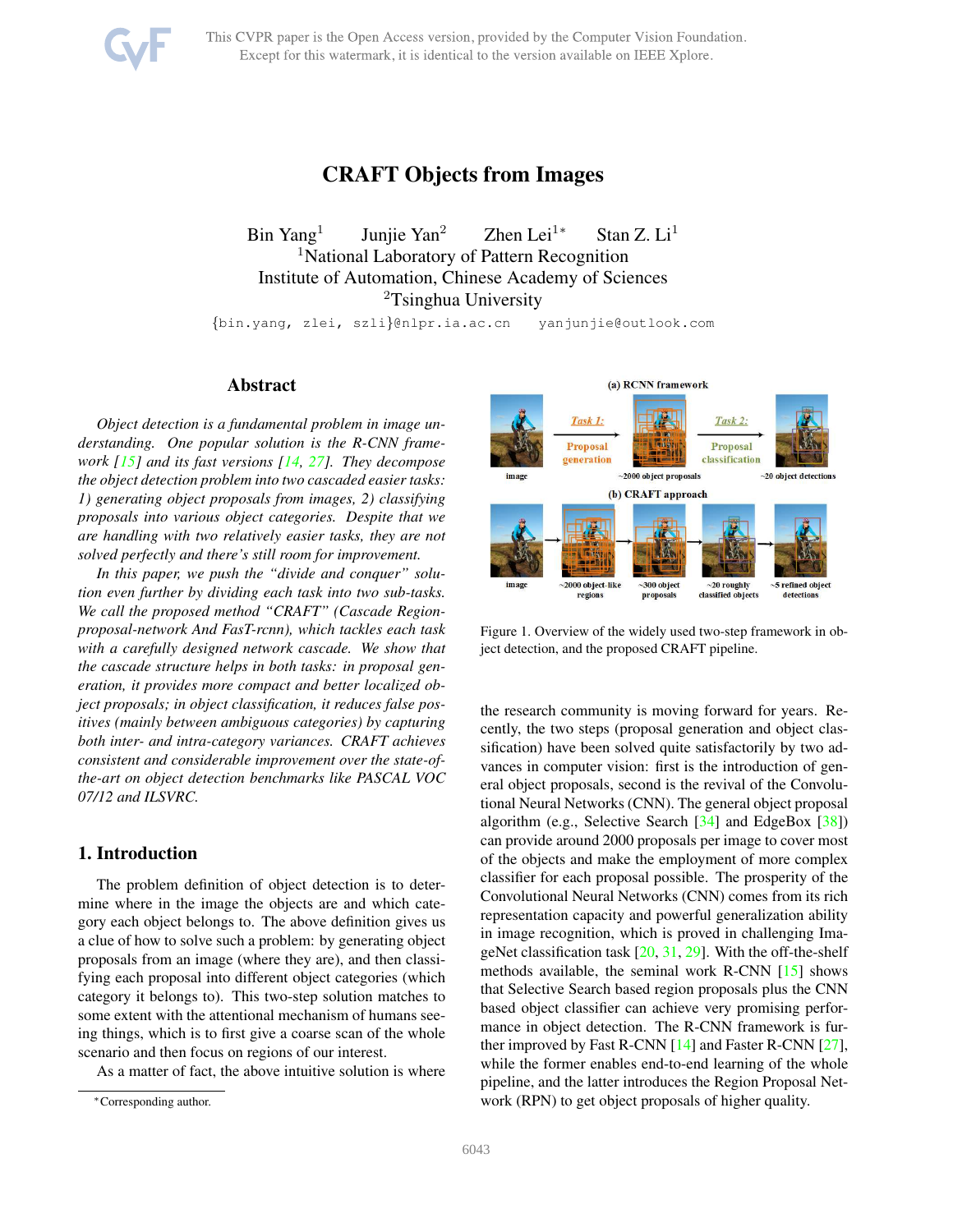<span id="page-1-0"></span>Although the R-CNN framework achieves superior performance on benchmarks like PASCAL VOC, we discover quite large room for improvement after a detailed analysis of the result on each task (proposal generation and classification). We claim that there exists an offset between current solution and the task requirement, which is the core problem of the popular two-step framework. Specifically, in proposal generation, the task demands for proposals for only objects, but the output of general object proposal algorithms still contains a large proportion of background regions. In object classification, the task requires classification among objects, while practically in R-CNN it becomes classification among object categories plus background. The existence of many background samples makes the feature representation capture less intra-category variance and more inter-category variance (ie, mostly between the object category and background), causing many false positives between ambiguous object categories (eg, classify tree as potted plant).

Inspired by the "divide and conquer" strategy, we propose to further divide each task via a network cascade to alleviate the above issues (see Figure [1](#page-0-0) for an illustration). Practically, in proposal generation task, we add another CNN based classifier to distinguish objects from background given the output of off-the-shelf proposal algorithm (eg, Region Proposal Network); and in object classification task, since the N+1 class (N object categories plus background) cross-entropy objective leads the feature representation to learn inter-category variance mainly, we add a binary classifier for each object category in order to focus more on intra-category variance. Through delicate design of the cascade structure in each task, we discover that it helps a lot: object proposals are more compact and better localized, while the detections are more accurate with fewer false positives between ambiguous object categories.

As a result, the object detection performance gets improved by a large margin. We show consistent and considerable gain over the Faster R-CNN baseline in object detection benchmark PASCAL VOC 07/12 as well as the more challenging ILSVRC benchmark.

The remainder of the paper is organized as follows. We review and analyze related works in Section 2. Our CRAFT approach is illustrated in Section 3 and validated in Section 4 respectively. Section 5 concludes the paper.

## 2. Related work

CRAFT can be seen as an incremental work built upon the state-of-the-art two-step object detection framework. In order to give readers a full understanding of our work and the underlying motivation, in this section we first review the development of the two-step framework from the "divide and conquer" perspective. We introduce in turn the significant advances in proposal generation and object classification respectively. After a summary of the building stones, we briefly introduce some related works that also try to improve upon the state-of-the-art two-step framework and also show our connection with them.

#### 2.1. Development of the two-step framework

Proposals are quite important for object detection and diverse methods for object proposal generation are proposed. In case of detecting one particular category of near rigid objects (like faces or pedestrians) with fixed aspect ratio, sliding window mechanism is often used  $[23, 28, 35]$  $[23, 28, 35]$  $[23, 28, 35]$  $[23, 28, 35]$ . The main disadvantage is that the number of candidate windows can be about  $O(10^6)$  for an image, therefore limiting the complexity of classifier due to efficiency issues. When it comes to generating proposals covering general objects of various categories and in various shapes, sliding window approach becomes more computationally expensive.

Many works are proposed to get more compact proposals, which can be divided into two types: the unsupervised grouping style and the supervised classification style. The most popular method in grouping style is the Selective Search [\[34\]](#page-8-3), which hierarchically groups super-pixels generated through [\[10\]](#page-8-11) to form general object proposals. Other typical grouping style proposal methods include the Edge-Box  $[38]$  which is faster and MCG  $[1]$  which is more compact. With around 2000 proposals kept for each image, a recall rate of 98% on Pascal VOC and 92% on ImageNet can be achieved. Besides the smaller number of proposals, another advantage of grouping style over sliding window is that proposals at arbitrary scale and aspect ratio can be generated, which provides much more flexibility. Many works have been proposed for further improvement and an evaluation can be found in [\[16\]](#page-8-12).

In the supervised camp, the proposal generation problem is defined as a classification and/or regression problem. Typical methods include the BING [\[4\]](#page-8-13) and Multi-box [\[32,](#page-8-14) [8\]](#page-8-15). The BING uses the binary feature and SVM to efficiently classify objects from background. The Multi-box uses CNN to regress the object location in an end-to-end manner. A recently proposed promising solution is the Region Proposal Network (RPN) [\[27\]](#page-8-2), where a multi-task fully convolutional network is used to jointly estimate proposal location and assign each proposal with a confidence score. The number of proposals is also reduced to be less than 300 with higher recall rate. We use the RPN as the baseline proposal algorithm in CRAFT.

Given object proposals, detection problem becomes an object classification task, which involves representation and classification. Browsing the history of computer vision, the feature representation is becoming more and more sophisticated, from hand-craft Haar [\[35\]](#page-8-10) and HOG [\[7\]](#page-8-16) to learning based CNN [\[15\]](#page-8-0). Built on top of these feature representations, carefully designed models can be incorporated. The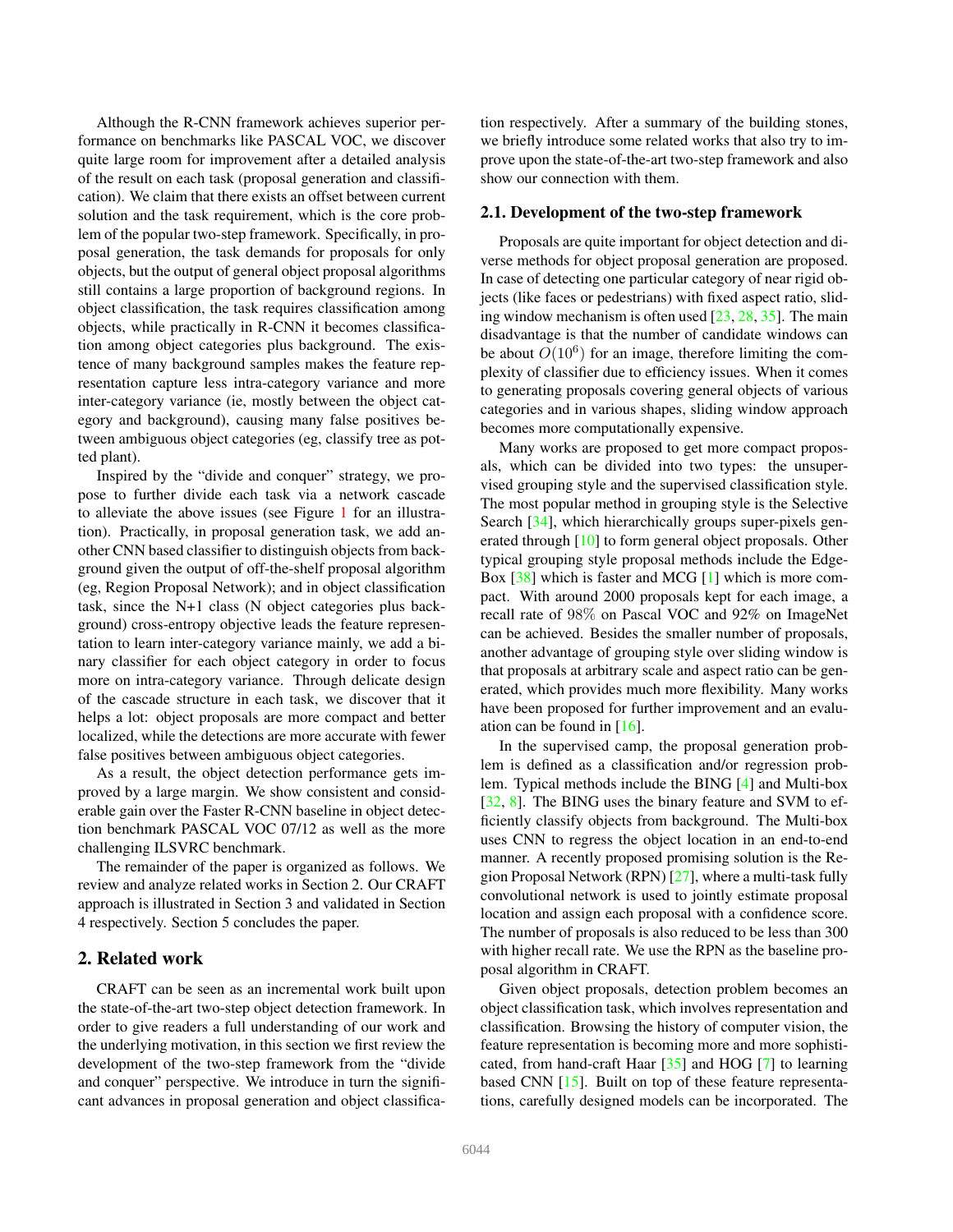<span id="page-2-0"></span>two popular models are the Deformable Part Model (DPM [\[9\]](#page-8-17)) and the Bag of Words (BOW  $[25, 3]$  $[25, 3]$  $[25, 3]$ ). Given the feature representation, classifiers such as Boosting [\[11\]](#page-8-20) and SVM [\[5\]](#page-8-21) are commonly used. Structural SVM [\[33,](#page-8-22) [18\]](#page-8-23) and its latent version [\[37\]](#page-8-24) are widely used when the problem has a structural loss.

In recent three years, with the revival of CNN [\[20\]](#page-8-5), CNN based representation achieves excellent performance in various computer vision tasks, including object recognition and detection. Current state-of-the-art is the R-CNN approach. The Region-CNN  $(R\text{-CNN})$  [\[15\]](#page-8-0) is the first to show that Selective Search region proposal and the CNN together can produce a large performance gain, where the CNN is pre-trained on large-scale datasets such as ImageNet to get robust feature representation and fine-tuned on target detection dataset. Fast R-CNN [\[14\]](#page-8-1) improves the speed by sharing convolutions among different proposals [\[19\]](#page-8-25) and boosts the performance by multi-task loss (region classification and box regression). [\[27\]](#page-8-2) uses Region Proposal Network to directly predict the proposals and makes the whole pipeline even faster by sharing full-image convolutional features with the detection network. We use the Fast R-CNN as the baseline object classification model in CRAFT.

#### 2.2. Improvements on the two-step framework

Based on the two-step object detection framework, many works have been proposed to improve it. Some of them focus on the proposal part.  $[24, 36]$  $[24, 36]$  $[24, 36]$  find that using the CNN to shrink the proposals generated by grouping style proposals leads to performance gain. [\[12,](#page-8-28) [21\]](#page-8-29) use CNN cascade to rank sliding windows or re-rank object proposals. CRAFT shares both similarities and differences with these methods. The common part is that we both the "cascade" strategy to further shrink the number of proposals and improve the proposal quality. The discrepancy is that those methods are based on sliding window or grouping style proposals, while ours is based on RPN which already has proposals of much better quality. We also show that RPN proposals and grouping style proposals are somewhat complementary to each other and they can be combined through our cascade structure.

Some other works put the efforts in improving the detection network (R-CNN and Fast R-CNN are popular choices). [\[13\]](#page-8-30) proposes the multi-region pipeline to capture fine-grained object representation. [\[2\]](#page-7-1) introduces the Inside-Outside Net, which captures multi-scale representation by skip connections and incorporates image context via spatial recurrent units. These works can be regarded as learning better representation, while the learning objective is not changed. In CRAFT, we identify that current objective function in Fast R-CNN leads to flaws in the final detections, and address this by cascading another complementary objective function. In other words, works like [\[13,](#page-8-30) [2\]](#page-7-1) that aim to learn better representation are orthogonal to our work.

In a word, guided by the "divide and conquer" philosophy, we propose to further divide the two steps in current state-of-the-art object detection framework, and both tasks are improved considerably via a delicate design of network cascade. Our work is complementary to many other related works as well. Besides these improvements built on the two-step framework, there are also some works [\[22,](#page-8-31) [30,](#page-8-32) [26\]](#page-8-33) on end-to-end detection framework that drops the proposal step. However, these methods work well under some constrained scenarios but the performance drops notably in general object detection in unconstrained environment.

# 3. The CRAFT approach

In this section we explain why we propose CRAFT, how we design it and how it works. Following the proposal generation and classification framework, we elaborate in turn how we design the cascade structure based on the state-ofthe-art solutions to solve each task better. Implementation details are presented as well.

#### 3.1. Cascade proposal generation

#### 3.1.1 Baseline RPN

An ideal proposal generator should generate as few proposals as possible while covering almost all object instances. With the help of strong abstraction ability of CNN deep feature hierarchies, RPN is able to capture similarities among diverse objects. However, when classifying regions, it is actually learning the appearance pattern of an object that distinguishes it from non-object (such patterns may be colorful segments, sharp and closed edges). Therefore its outputs are actually object-like regions. The gap between objectlike regions and the demanded output – object instances – makes room for improvement. In addition, due to the resolution loss caused by CNN pooling operation and the fixed aspect ratio of sliding window, RPN is weak at covering objects with extreme scales or shapes. On the contrast, the grouping style methods are complementary in this aspect.

To analyze the performance of the RPN method, we train a RPN model based on the VGG\_M model (defined in [\[29\]](#page-8-7)) using PASCAL VOC 2007 train+val and show its performance in Table [1.](#page-3-0) The recall rates in the table are calculated with  $0.5$  IoU (intersection of union) criterion and 300 proposals per image on the PASCAL VOC 2007 test set. The overall recall rate of all object categories is 94.87%, but the recall rate on each object category varies a lot. In accordance with our assumption, objects with extreme aspect ratio and scale are hard to be detected, such as boat and bottle. What's more, objects with less appearance complexity, or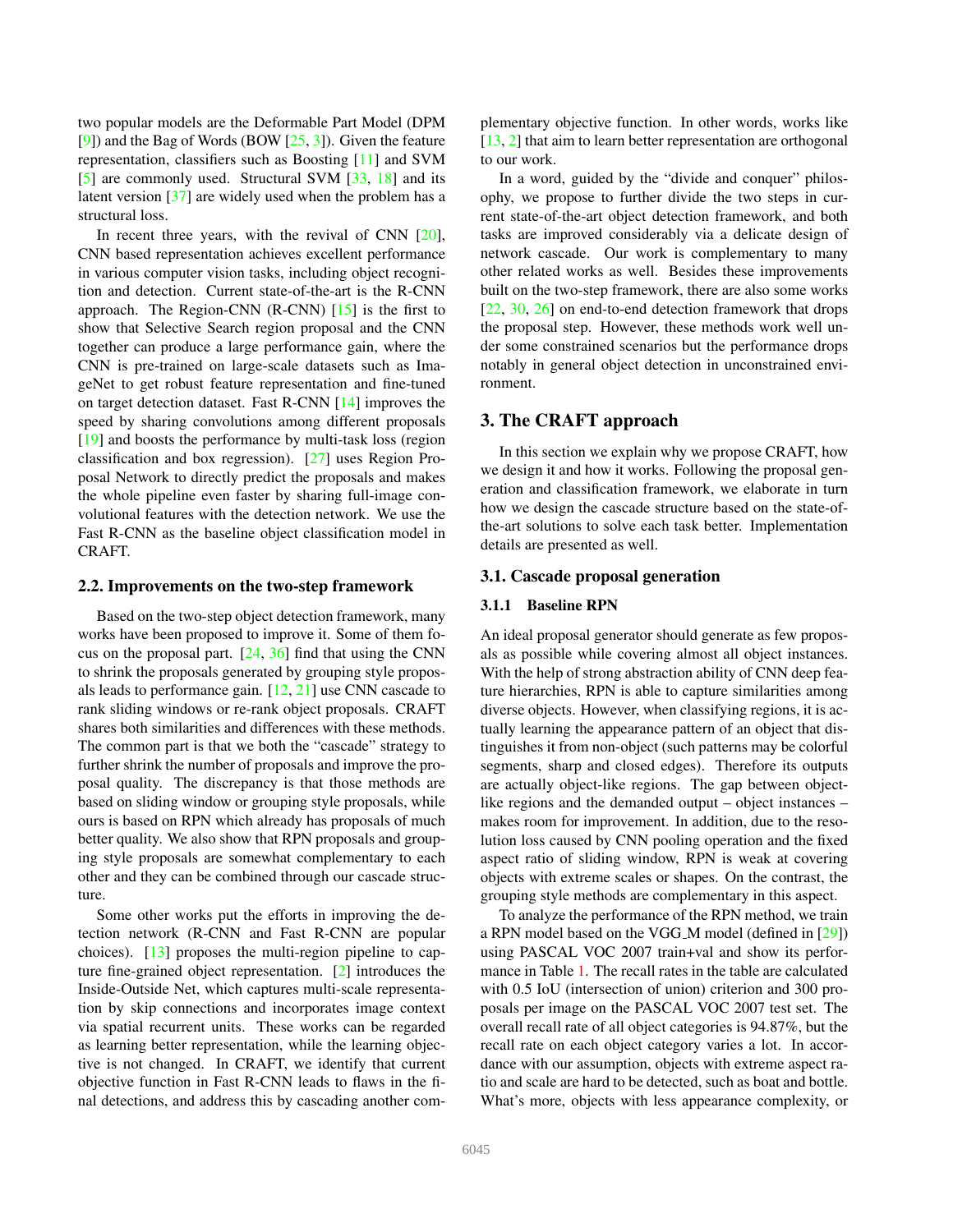<span id="page-3-2"></span>

| aero  | bike  | bird  | boat  | bottle |
|-------|-------|-------|-------|--------|
| 95.44 | 98.81 | 93.90 | 92.78 | 80.38  |
| bus   | car   | cat   | chair | cow    |
| 98.12 | 96.00 | 99.16 | 91.80 | 99.18  |
| table | dog   | horse | mbike | persn  |
| 95.15 | 99.59 | 97.70 | 96.31 | 95.49  |
| plant | sheep | sofa  | train | tv     |
| 86.87 | 98.76 | 98.74 | 97.52 | 90.58  |

<span id="page-3-0"></span>Table 1. Recall rates (%) of different classes of objects on VOC2007 test set, using 300 proposals from a Region Proposal Network for each image. The overall recall rate is 94.87%, and categories that get lower recall rates are highlighted. VGG M model is used as network initialization.

those usually immersed in object clutters, are also difficult to be distinguished from background by RPN, like plant, tv and chair.

## 3.1.2 Cascade structure

In order to make a bridge between the object-like regions provided by RPN and the object proposals demanded by the detection task, we introduce an additional classification network that comes after the RPN. According to definition, what we need here is to classify the object-like regions between real object instances and background/badly located proposals. Therefore we take the additional network as a 2 class detection network (denoted as FRCN net in Figure [2\)](#page-3-1) which uses the output of RPN as training data. In such a cascade structure, the RPN net takes universal image patches as input and is responsible to capture general patterns like texture, while the FRCN net takes input as object-like regions, and plays the role of learning patterns of finer details.

The advantages of the cascade structure are two-fold: First, the additional FRCN net further improves the quality of the object proposals and shrinks more background regions, making the proposals fit better with the task requirement. Second, proposals from multiple sources can be merged as the input of FRCN net so that complementary information can be used.

#### 3.1.3 Implementation

We train the RPN and FRCN nets consecutively. The RPN net is trained regularly in a sliding window manner to classify all regions at various scales and aspect ratios in the image, with the same parameters as in  $[27]$ . After the RPN net is trained, we test it on the whole training set to produce 2000 primitive proposals of each training image. These proposals are used as training data to train the binary classifier FRCN net. Note that when training the second FRCN net, we use the same criterion of positive and negative sampling



<span id="page-3-1"></span>Figure 2. The pipeline of the cascade proposal generator. We first train a standard Region Proposal Network (RPN net) and then use its output to train another two-class Fast-RCNN network (FRCN net). During testing phase, the RPN net and the FRCN net are concatenated together. The two nets do not share weights and are trained separately from the same pre-trained model.

as in RPN (above 0.7 IoU for positives and below 0.3 IoU for negatives).

At testing phase, we first run the RPN net on the image to produce 2000 primitive proposals and then run FRCN net on the same image along with 2000 RPN proposals as the input to get the final proposals. After proper suppression or thresholding, we can get fewer than 300 proposals of higher quality.

We use the FRCN net rather than RPN net as the second binary classifier for that FRCN net has more parameters in its higher-level connections, making it more capable to handle with the more difficult classification problem. If we use the model definition of RPN net as the second classifier, the performance degrades. In our current implementation, we do not share full-image convolutional features between RPN net and FRCN net. If we share them, we expect little performance gain as in [\[27\]](#page-8-2).

## 3.2. Cascade object classification

#### 3.2.1 Baseline Fast R-CNN

A good object classifier is supposed to classify each object proposal correctly into certain number of categories. Due to the imperfection of the proposal generator, there exists quite a large number of background regions and badly located proposals in the proposals. Therefore when training the object classifier, an additional object category is often added as "background". In the successful solution Fast R-CNN, the classifier is learned with a multi-class crossentropy loss through softmax layer. Aided by the auxiliary loss of bounding box regression, the detection performance is superior to "softmax + SVM" paradigm in R-CNN approach. In order to get an end-to-end system, Fast R-CNN drops the one-vs-rest SVM in R-CNN, which creates the gap between the resulting solution and the task demand.

Given object proposals as input and final object detections as output, the task demands for not only further distinguishing objects of interested categories from non-objects, but also classifying objects into different classes, especially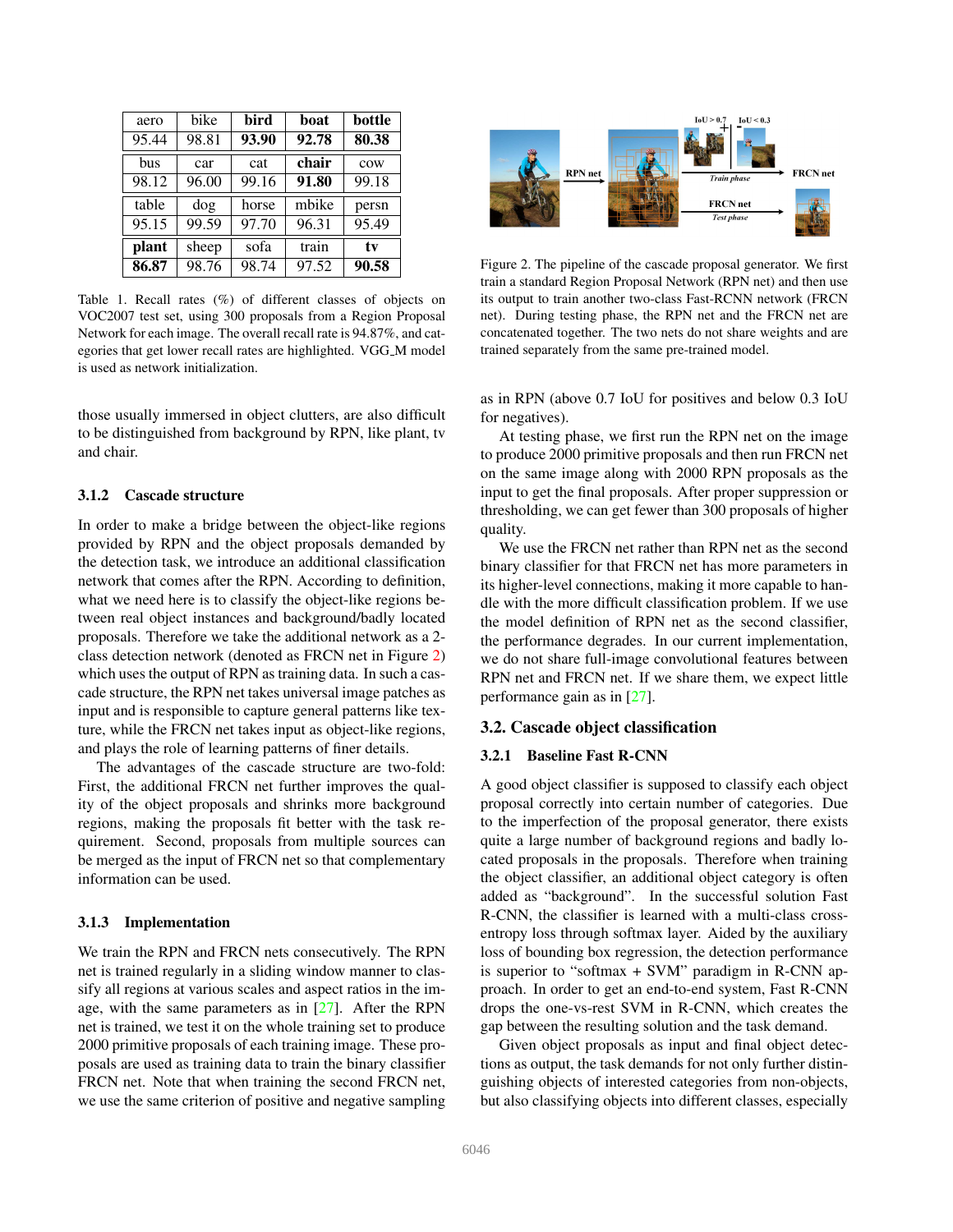

Figure 3. Example detections from a Fast-RCNN model. Different colors indicate different object categories. Specifically, orange color denotes "train", red denotes "boat" and blue denotes "potted plant".

<span id="page-4-0"></span>those with similar appearance and/or belong to semantically related genres (car and bus, plant and tree). This calls for a feature representation that captures both the inter-category and intra-category variances. In the case of Fast R-CNN, the multi-class cross-entropy loss is responsible for helping the learned feature hierarchies capture inter-category variance, while it is weak at capturing intra-category variance as the "background" class usually occupies a large proportion of training samples. Example detection results of Fast R-CNN are shown in Figure [3,](#page-4-0) where the mis-classification error is a major problem in the final detections.

#### 3.2.2 Cascade structure

To ameliorate the problem of too many false positives caused by mis-classification, we bring the one-vs-rest classifier back in the form of an additional two-class crossentropy loss for each object category (shown in Figure [4\)](#page-4-1). In essence, the added classifier is playing the role of SVM in R-CNN framework. We find it important to train each one-vs-rest classifier using the detection output of that specific category (meaning the detection should have highest score on that specific category). In this way, each one-vsrest classifier sees proposals specific to one particular object category (also containing some false positives), making it focused at capturing intra-category variance.

For example, in PASCAL VOC dataset, the training samples for the additional classifier of class "potted plants" are usually trees, grass, potted plants and some other green things. After the training, it is able to capture the minute difference between various types of plants, so as to reduce false positives related to this class. This effect can hardly be achieved through a multi-class cross-entropy loss.

## 3.2.3 Implementation

During the training phase, a standard FRCN net (FRCN-1) is first trained using object proposals from the cascade



<span id="page-4-1"></span>Figure 4. The work flow of the cascade proposal classifier. We first train a standard Fast-RCNN network (FRCN-1) and use its output scores to assign each detection with a class label. Then detections belonging to "background" are discarded and the rest are used to train another Fast-RCNN network (FRCN-2) whose loss is the sum of N two-class softmax losses. Note that the auxiliary bounding box regression loss is also used in both FRCN nets but left out in the figure for better presentation. The two FRCN nets are optimized consecutively with shared convolution weights so that the image feature maps are computed only once during testing phase.

proposal generator. Thereafter, we train another FRCN net (FRCN-2) based on the output of FRCN-1 (which we call primitive detections). Since we are now dealing with classification task among objects, we discard the primitive detections which are classified as "background". The objective function of the FRCN-2 is the sum of N 2-class crossentropy losses (N equals the number of object categories), with each 2-class classifier depends only on primitive detections assigned with the corresponding class label. The criterion of positive and negative sampling for the one-vs-rest classifier is the same as RPN. Practically, there are roughly 20 primitive detections per image used for FRCN-2 training, which is quite limited.

To effectively train FRCN-2 and efficiently detect objects from proposals, we share the convolution weights of FRCN-1 and FRCN-2 so that the full-image feature maps need only be computed once. That is to say, the convolution weights of FRCN-2 are initialized from FRCN-1 and keep fixed during FRCN-2 training. The fully-connected layers of FRCN-2 are initialized from FRCN-1 as well, and new layers to produce 2N scores and 4N bounding box regression targets are initialized from a gaussian distribution.

At test time, with 300 object proposals as input, FRCN-1 outputs around 20 primitive detections, each with N primitive scores. Then each primitive detection is again classified by FRCN-2 and the output scores (N categories) is multiplied with the primitive scores (N categories) in a categoryby-category way to get the final N scores for this detection.

## 4. Experiments

We first validate that the proposed cascade structure does improves the performance of each task in the two-step object detection framework through a delicate design, then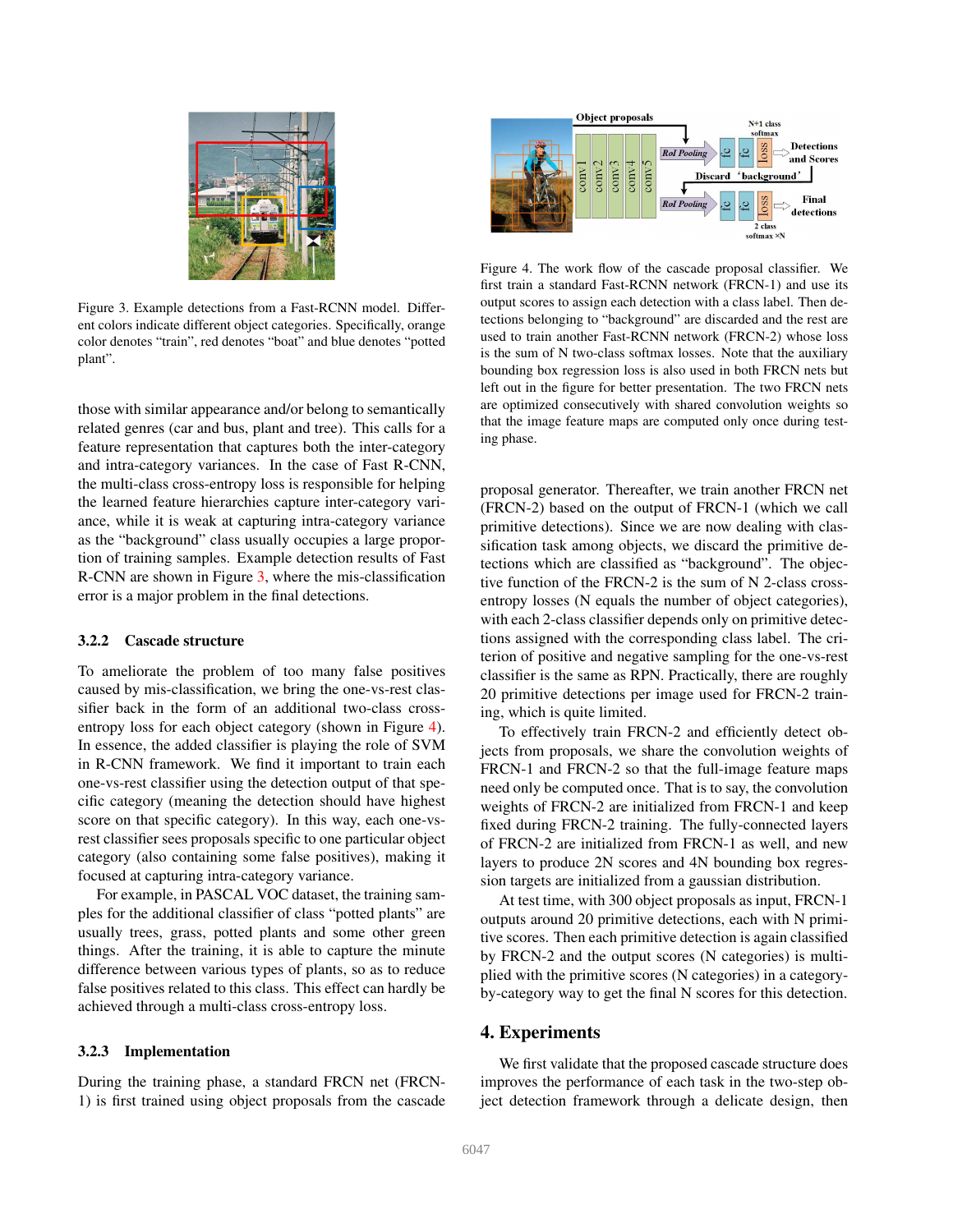<span id="page-5-3"></span>we show the overall performance gain in object detection by evaluating CRAFT on benchmarks like PASCAL VOC 07/12 and ILSVRC. Note that we do not share full-image convolutional features between the proposal generation and classification tasks, therefore the proper baseline would be the unshared version of Faster R-CNN [\[27\]](#page-8-2).

# 4.1. Proposal generation

Firstly we justify the design choice of the cascade proposal generator. We answer two questions: 1) do we really need a more complex network in the second stage? 2) do we need the strict sampling criterion during training? We show evaluation of different parameterization in Table [2.](#page-5-0) Since RPN already performs quite well on PASCAL VOC benchmarks, we show parameterization evaluation on the more challenging ILSVRC dataset, and then present a thorough evaluation of the final design of the cascade proposal generator on PASCAL VOC.

We show comparison of different choices of the sampling criterion and network definition of the cascade binary classifier in Table [2.](#page-5-0) All models in the table are initialized from a pre-trained VGG19 model, trained on the ILSVRC DET train+val[1](#page-5-1) sets and tested on val2 set<sup>1</sup>, with a evaluation metric of 0.5IoU threshold. To handle with small objects in ILSVRC, we add two additional anchor scales (64 and 32) in RPN and change the batch-size to 2 images. However, the RPN's performance (89.94%) is still inferior to Selective Search (92.09%). When cascaded with an additional binary classifier ("+FRCN"), the recall rate increases by over 2%.

We show that the strict sampling criterion (0.7IoU threshold for positives, 0.3IoU threshold for negatives) leads to slightly better performance. When we replace the FRCN with a RPN-like network definition which uses a 512-d feature representation rather than 4096-d, the recall rate degrades. With the best design choice, we can achieve higher recall rate (92.37%) than Selective Search with only 300 proposals.

Next we throughly evaluate our cascade proposal generator on PASCAL VOC in Table [3.](#page-5-2) Baselines are Selective Search ("SS"), RPN (VGG16 net with 512-d feature representation), and RPN\_L (VGG16 net with 4096-4096-d feature representation, meaning larger RPN). We evaluate with regard to not only recall rates at different IoU thresholds (from 0.5 to 0.9), but also the mAP of a Fast R-CNN detector trained on different proposal algorithms, which makes the comparison more meaningful because the proposals are eventually used for object detection. Note than all the methods in Table [3](#page-5-2) are purely for proposal task without joint optimization with object detection.

| Model      | IoUthr_pos | IoUthr_neg | Recall $(\%)$ |
|------------|------------|------------|---------------|
| SS         |            |            | 92.09         |
| <b>RPN</b> | 0.7        | 0.3        | 89.94         |
| $+$ FRCN   | 0.5        | 0.5        | 92.13         |
| $+$ FRCN   | 0.5        | 0.3        | 92.24         |
| $+$ FRCN   | 0.7        | 0.3        | 92.37         |
| $+$ RPN-2  | 07         | 0.3        | 91.83         |

<span id="page-5-0"></span>Table 2. Evaluation results of different design choices of the cascaded binary classifier in cascade proposal generator on ILSVRC DET val2 set. All recall rates except that of Selective Search ("SS") are reported with 300 proposals per image. For Selective Search baseline, there are roughly 2000 proposals per image.

| method     |      |  |                          | #box $\begin{array}{cccc} 0.5 & 0.6 & 0.7 & 0.8 & 0.9 \end{array}$ | mAP                           |
|------------|------|--|--------------------------|--------------------------------------------------------------------|-------------------------------|
| SS         | 2000 |  |                          | 92.1 85.2 72.5 52.9 <b>26.6</b>                                    | 70.0                          |
| <b>RPN</b> | 2000 |  | 98.5 95.8 84.1 40.7 4.1  |                                                                    | $\mathbb{R}$ and $\mathbb{R}$ |
| <b>RPN</b> | 300  |  | 96.3 92.5 78.8 37.9 3.9  |                                                                    | 71.6                          |
| RPN_L      | 300  |  | 95.4 90.3 76.5 37.4 3.8  |                                                                    |                               |
| Ours       |      |  |                          | $300 \mid 97.9 \mid 95.5 \mid 89.6 \mid 63.7 \mid 13.0 \mid$       | 72.2                          |
| $Ours_S$   | 87   |  | 96.8 94.1 87.8 62.4 12.9 |                                                                    | 72.5                          |

<span id="page-5-2"></span>Table 3. Proposal evaluation by recall rate (%) with regard to different IoUs and detection mAP (%) on PASCAL VOC 07 test set. All CNN based methods use VGG16 net as initialization and are trained on PASCAL VOC 07+12 trainval set. "Ours" keeps fixed number of proposals per image (same as RPN), while "Ours S" keeps proposals whose scores (output of the cascaded FRCN classifier) are above a fixed threshold.

From the table we can see that: (1) RPN proposals aren't so well localized compared with bottom-up methods (low recall rates at high IoU thresholds). (2) This cannot be ameliorated by using a larger network because it is caused by fixed anchors. (3) Our cascaded proposal generator not only further eliminates background proposals, but also brings better localization, both help in detection AP.

#### 4.2. Object classification

In this part we justify the use of the one-vs-rest classifier as well as explain how many layers to fine-tune for the onevs-rest classifier. We show the evaluation results in Table [4.](#page-6-0)

The cascade object classifier can be regarded as a concatenation of two FRCN nets (FRCN-1 + FRCN-2). In the top table in Table [4](#page-6-0) we compare several strategies concerning training the FRCN-2 net, which are no fine-tuning ("the same"), fine-tuning the additional one-vs-rest classifier weights ("cls"), fine-tuning layers above the last convolution maps (" $fc + clf$ "), and fine-tuning all layers except for conv1 ("conv + fc + clf"). In fact, "the same" is simply running the FRCN-1 net twice, and hopefully the iterative bounding box regression would help improve the result. Another three fine-tuning strategies are trying to improve

<span id="page-5-1"></span><sup>&</sup>lt;sup>1</sup>The splits of "val1" and "val2" are the same as  $[15]$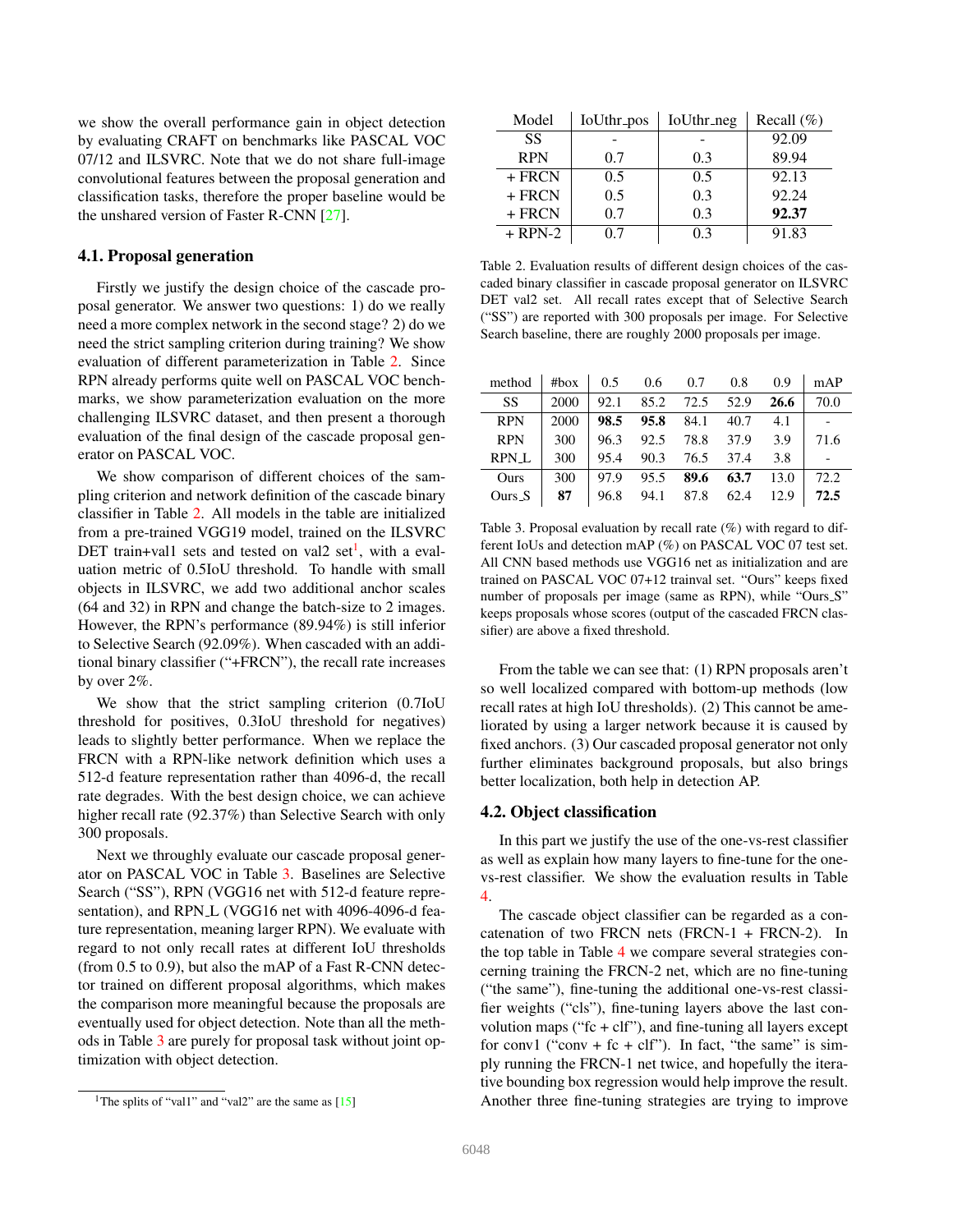<span id="page-6-2"></span>

| FRCN-1                          | FRCN-2      | FT layers         |          | $mAP(\%)$ |  |  |
|---------------------------------|-------------|-------------------|----------|-----------|--|--|
| VGG M                           |             |                   |          |           |  |  |
| VGG M                           | the same    |                   |          | 65.2      |  |  |
| VGG M                           | VGG M       | clf               |          | 66.3      |  |  |
| VGG M                           | VGG_M       |                   | $fc + c$ |           |  |  |
| VGG_M                           | VGG_M       | $conv + fc + cIf$ |          | 67.7      |  |  |
|                                 |             |                   |          |           |  |  |
| classifier objective            |             |                   |          | $mAP(\%)$ |  |  |
| FRCN (one-shot)                 |             |                   |          | 65.0      |  |  |
|                                 | one-vs-rest |                   |          | 46.1      |  |  |
| Ours (one-shot $+$ one-vs-rest) |             |                   |          | 68.0      |  |  |

<span id="page-6-0"></span>Table 4. Top: Evaluation of how many layers to fine-tune for the one-vs-rest classifier. Bottom: Evaluation of different classifier objectives. All models use VGG M as network initialization. All results are evaluated on PASCAL VOC 07 (trainval for training, test for testing) with the same object proposals from a trained RPN model.

the performance by introducing additional class-specific one-vs-rest classifiers to capture intra-category variance. The difference between these three is different level of feature sharing with FRCN-1 net: "clf" uses exactly the same feature representation as FRCN-1, and "conv + fc + clf" trains totally new feature representation for itself.

From the results in the table we can see that iteratively detecting twice improves the results a little, which mainly comes from iterative bounding box regression. As for finetuning the net with a binary softmax loss, different settings vary in performance. In a word, through sharing convolutional features but fine-tuning high-level connections we get best result. There are two possible reasons that account for it: 1) the training samples for the FRCN-2 are limited and biased; 2) we just want to learn another classifier rather than learn total different feature representation. What's more, the improvement gained by the cascade approach is more than that by iteratively detecting twice, proving that the one-vsrest softmax loss does play part of the role of hard negative mining and helps reduce the mis-classification error.

We additionally justify the cascade structure in the bottom table in Table [4.](#page-6-0) One-vs-rest classifier alone performs poorly because each binary classifier has to handle with objects of various classes but binary label provides limited information, while in our case each binary classifier only handles with detections of one class (ie, detection output of the FRCN-1 net), making it more specialized.

## 4.3. Object detection

After showing the superiority of CRAFT on both tasks in the two-step object detection framework, we now evaluate CRAFT on object detection benchmarks. We first evaluate CRAFT on PASCAL VOC 07&12 in comparison with the state-of-the-art detectors Fast R-CNN and Faster R-CNN,

and then show our results on the more challenging ILSVRC benchmark.

#### 4.3.1 PASCAL VOC 2007 & 2012

We compare CRAFT with state-of-the-art detectors under the two-step detection framework, which are Fast R-CNN [\[14\]](#page-8-1) and Faster R-CNN [\[27\]](#page-8-2). The comparative results on PASCAL VOC 2007 & 2012 are shown in Table [5.](#page-6-1) Qualitative results on PASCAL VOC 2007 test set are shown in Figure [5.](#page-7-2) All methods use VGG16 model, and "RPN\_un" represents the unshared version of Faster R-CNN. All baseline results are got from original papers or by running the original open source codes. On PASCAL VOC 2007, all methods use 07+12 trainval as training data. CRAFT outperforms the baseline "RPN\_un" by 4.1% absolute value in mAP (from 71.6% to 75.7%). On PASCAL VOC 2012, all methods use 12 trainval as training data, and this time CRAFT achieves an edge of 5.8% absolute value in mAP (from 65.5% to 71.3%).

We do not compare with many other detectors which also improve over the basic two-step detection framework like [\[13,](#page-8-30) [2\]](#page-7-1) because we believe that their contributions are orthogonal to ours. If we incorporate their methods in CRAFT, as well as using end-to-end multi-task network cascade training [\[6\]](#page-8-34), we expect notable further improvement.

| method                      | proposal   | classifier  | voc07 | voc12             |
|-----------------------------|------------|-------------|-------|-------------------|
| <b>FRCN</b> [14]            | SS         | <b>FRCN</b> | 70.0  | 65.7              |
| $RPN$ <sub>-un</sub> $[27]$ | <b>RPN</b> | <b>FRCN</b> | 71.6  | $65.5^{\dagger}$  |
| <b>RPN</b> [27]             | <b>RPN</b> | <b>FRCN</b> | 73.2  | 67.0              |
| <b>CRAFT</b>                | cascade    | <b>FRCN</b> | 72.5  |                   |
| <b>CRAFT</b>                | cascade    | cascade     | 75.7  | $71.3^{\ddagger}$ |

<span id="page-6-1"></span>Table 5. Object detection mAP (%) on PASCAL VOC 07+12. "voc07": 07+12 trainval for training, VGG16 net. "voc12": 12 trainval for training, VGG16 net. "FRCN" and "RPN" results are from original paper and report. Faster R-CNN with unshared feature, whose results are got from open source codes (the proper baseline). Joint optimization is not used in "CRAFT", which would otherwise bring some gain. † : [http://host.robots.ox.ac.uk:8080/](http://host.robots.ox.ac.uk:8080/anonymous/AITNWY.html) [anonymous/AITNWY.html](http://host.robots.ox.ac.uk:8080/anonymous/AITNWY.html), ‡ : [http://host.robots.ox.ac.](http://host.robots.ox.ac.uk:8080/anonymous/FFJGZH.html) [uk:8080/anonymous/FFJGZH.html](http://host.robots.ox.ac.uk:8080/anonymous/FFJGZH.html)

#### 4.3.2 ILSVRC object detection task

We validate that CRAFT generalizes well to large-scale problems like 200-class ILSVRC object detection task.

As shown in Table [2,](#page-5-0) RPN does not generalize very well to large-scale object detection tasks even if more scales are added to the anchors. However, with the help of our cascade structure, the recall rates boosts to be over Selective Search. However, the performance is still inferior to that on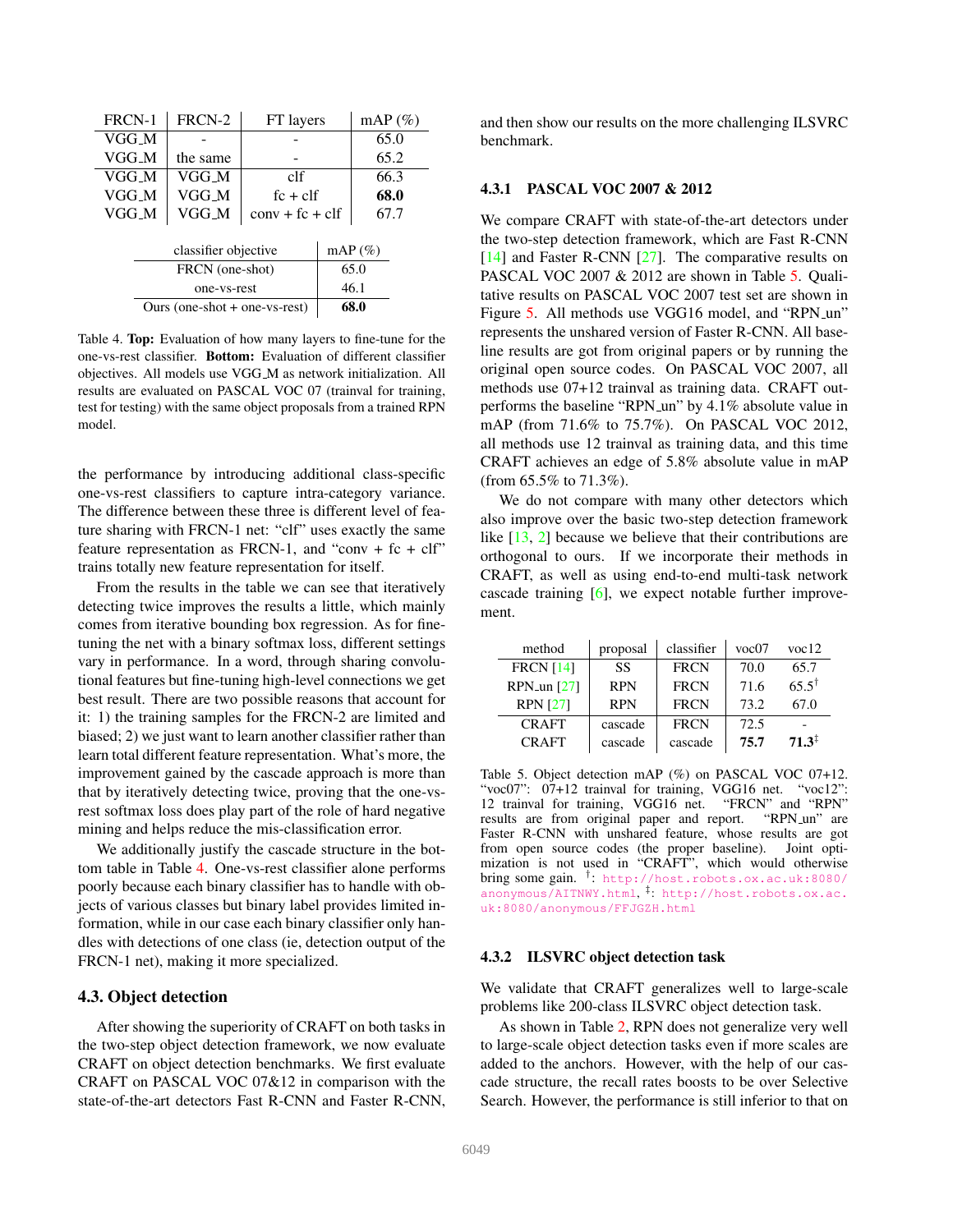<span id="page-7-4"></span>

Figure 5. Example detections of CRAFT on PASCAL VOC 2007 test set.

<span id="page-7-2"></span>PASCAL VOC. Therefore, we add additional some additional modules to the cascade proposal generator to further improve its performance.

As shown in Table [6](#page-7-3) top, using a stricter NMS policy (0.6) IoU threshold) increases the recall rate a bit because the localization accuracy of proposals has already been improved after the cascade structure. Re-scoring each proposal by considering both scores from two stages of cascade structure also helps. Finally, fusion of multiple proposal sources boosts the recall rate to be over 94%. We combine proposals output from "DeepBox" [\[21\]](#page-8-29) or "SS" (Selective Search) with the RPN proposals as the fusion input to the FRCN net in the cascade structure. Results show that "DeepBox" is better than "SS".

| <b>Basic</b>       | $0.6$ NMS<br>re-score |            | $+DeepBox$  | $+SS$  |
|--------------------|-----------------------|------------|-------------|--------|
| 92.37              | 93.61                 |            | 94.13       | 93.04  |
|                    |                       |            |             |        |
| method             |                       | proposal   | classifier  | ilsvrc |
| Ouyang et al. [24] |                       | $SS + EB$  | <b>RCNN</b> | 45.0   |
| Yan et al. [36]    |                       | $SS + EB$  | <b>RCNN</b> | 45.4   |
| RPN_un $[27]$      |                       | <b>RPN</b> | <b>FRCN</b> | 45.4   |
| <b>CRAFT</b>       |                       | cascade    | <b>FRCN</b> | 47.0   |
| <b>CRAFT</b>       |                       | cascade    | cascade     | 48.5   |

<span id="page-7-3"></span>Table 6. Top: Recall rate (%) of cascade proposal generator on ILSVRC detection val2 set with regard to 0.5 IoU evaluation metric. Bottom: Detection mAP (%) of CRAFT on ILSVRC detection val2 set in comparison with other state-of-the-art detectors.

Given high-quality object proposals, we train a regular Fast R-CNN detector and a cascade object classifier upon it. We use a GoogLeNet model with batch normalization [\[17\]](#page-8-35) (8.4% top-5 validation error on ILSVRC image classification task) as network initialization. We use ILSVRC 2013train + 2014train + val1 as training set, and evaluate it on val2 set. Since 2013train set does not align well with detection task, we adopt the following batch sampling strategy: each batch is made up of 12 images, with 8 from fully annotated sets  $(2014\text{train} + \text{val1})$  and 4 from partially annotated sets (2013train). For each fully annotated image, we sample 32 proposals with 8 positives and 24 negatives, and the IoU threshold for distinguishing positives and negatives is 0.5. For each partially annotated image, we sample 8 proposals with 2 positives and 6 negatives, and the IoU range for positives is larger than 0.7 and for negatives it is smaller than 0.5. Due to large batch-size, we train the detector on a 4-GPU implementation.

In Table [6](#page-7-3) bottom, a regular Fast R-CNN detector achieves 47.0% mAP on val2, which already surpasses the ensemble result of previous state-of-the-art systems like Superpixel Labeling  $\lceil 36 \rceil$  and Deepid-Net  $\lceil 24 \rceil$ . This edge is basically from better proposals. With cascade object classifier added, the mAP gets additional 1.5% absolute gain.

# 5. Conclusion

In this paper, we propose the CRAFT (Cascade Regionproposal-network And FasT-rcnn) for general object detection following the "divide and conquer" philosophy. It improves both the proposal generation and classification tasks through carefully designed convolutional neural network cascades. For the proposal task, CRAFT outputs more compact and better localized object proposals. For detection task, CRAFT helps the network learn both inter- and intracategory variances so that false positives among ambiguous categories are largely eliminated. CRAFT achieves consistent and considerable improvements over state-of-theart methods on PASCAL VOC and ILSVRC benchmarks, while being complementary to many other advances in object detection.

Acknowledgements The authors were supported by Chinese National Natural Science Foundation Projects #61375037, #61473291, #61572501, #61502491, #61572536, by National Science and Technology Support Program Project #2013BAK02B01, by Chinese Academy of Sciences Project No. KGZD-EW-102-2, and by AuthenMetric R&D Funds. We thank NVIDIA gratefully for GPU hardware donation and the reviewers for their many constructive comments.

# References

- <span id="page-7-0"></span>[1] P. Arbeláez, J. Pont-Tuset, J. T. Barron, F. Marques, and J. Malik. Multiscale combinatorial grouping. CVPR, 2014. [2](#page-1-0)
- <span id="page-7-1"></span>[2] S. Bell, C. L. Zitnick, K. Bala, and R. Girshick. Insideoutside net: Detecting objects in context with skip pooling and recurrent neural networks. *arXiv preprint arXiv:1512.04143*, 2015. [3,](#page-2-0) [7](#page-6-2)